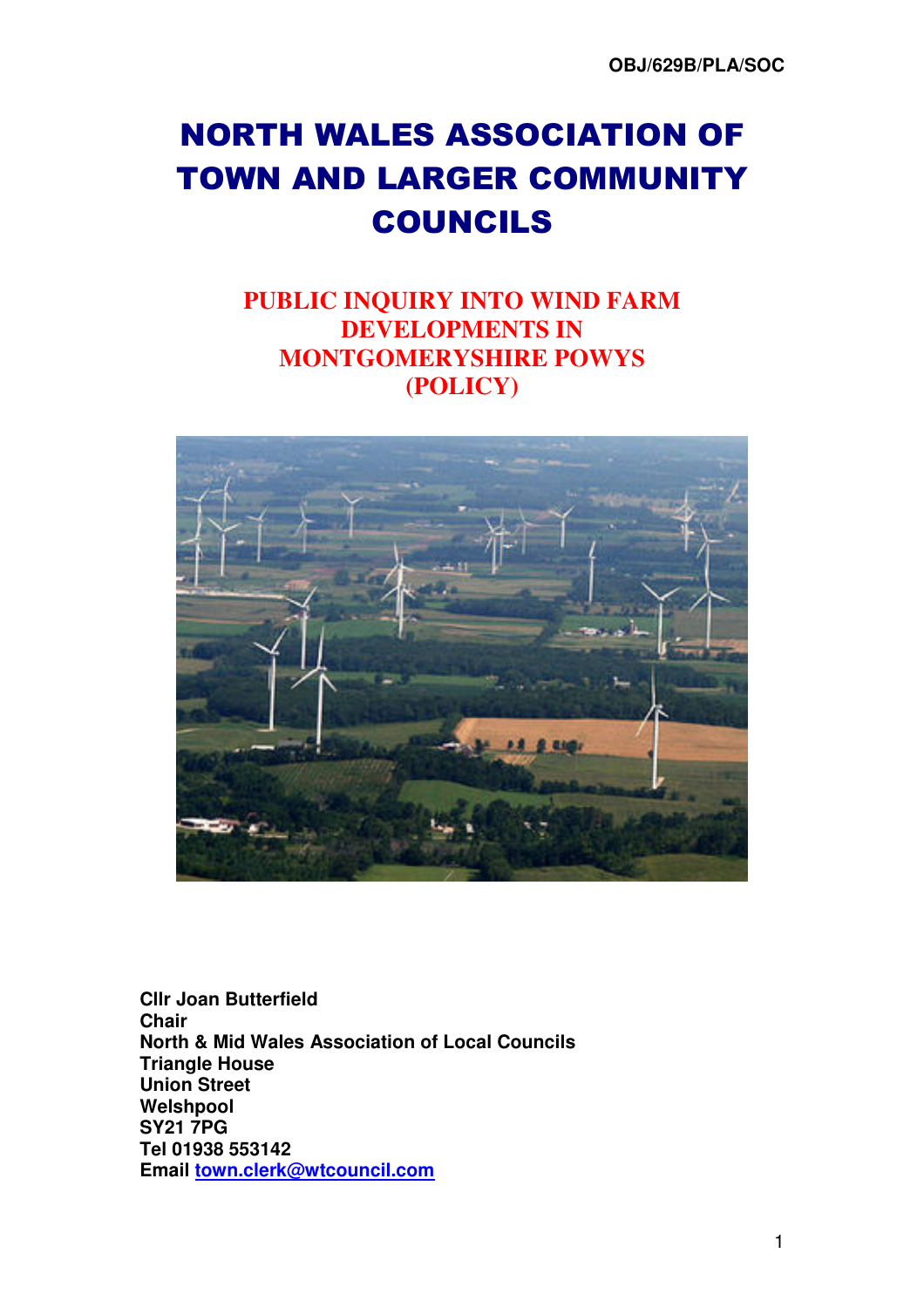# **CONTENTS**

| <b>No Subject</b>                                                                        | Page no |
|------------------------------------------------------------------------------------------|---------|
| 1. The Association                                                                       | 3       |
| 2. The schemes the subject of this inquiry                                               | 4       |
| 3. History                                                                               | 5       |
| 4. Policy of Association with regard to TAN8                                             | 7       |
| 5. Public opinion                                                                        | 8       |
| 6. Objections to TAN 8 and the Renewable<br><b>Energy Policy for Mid Wales</b>           | 9       |
| 7. Further Information                                                                   | 13      |
| 8. Signatures to the evidence hereby presented                                           | 13      |
| 9. Appendix List:                                                                        |         |
| A. Policy of the North Wales Association of Town and Larger<br><b>Community Councils</b> | 14      |
| <b>B. Public Opinion Survey Results</b>                                                  | 15      |
| C. Statements by the Welsh Assembly                                                      | 16      |
| D. Copy of letters from Assembly Members                                                 | 25      |
| E. Transcript                                                                            | 36      |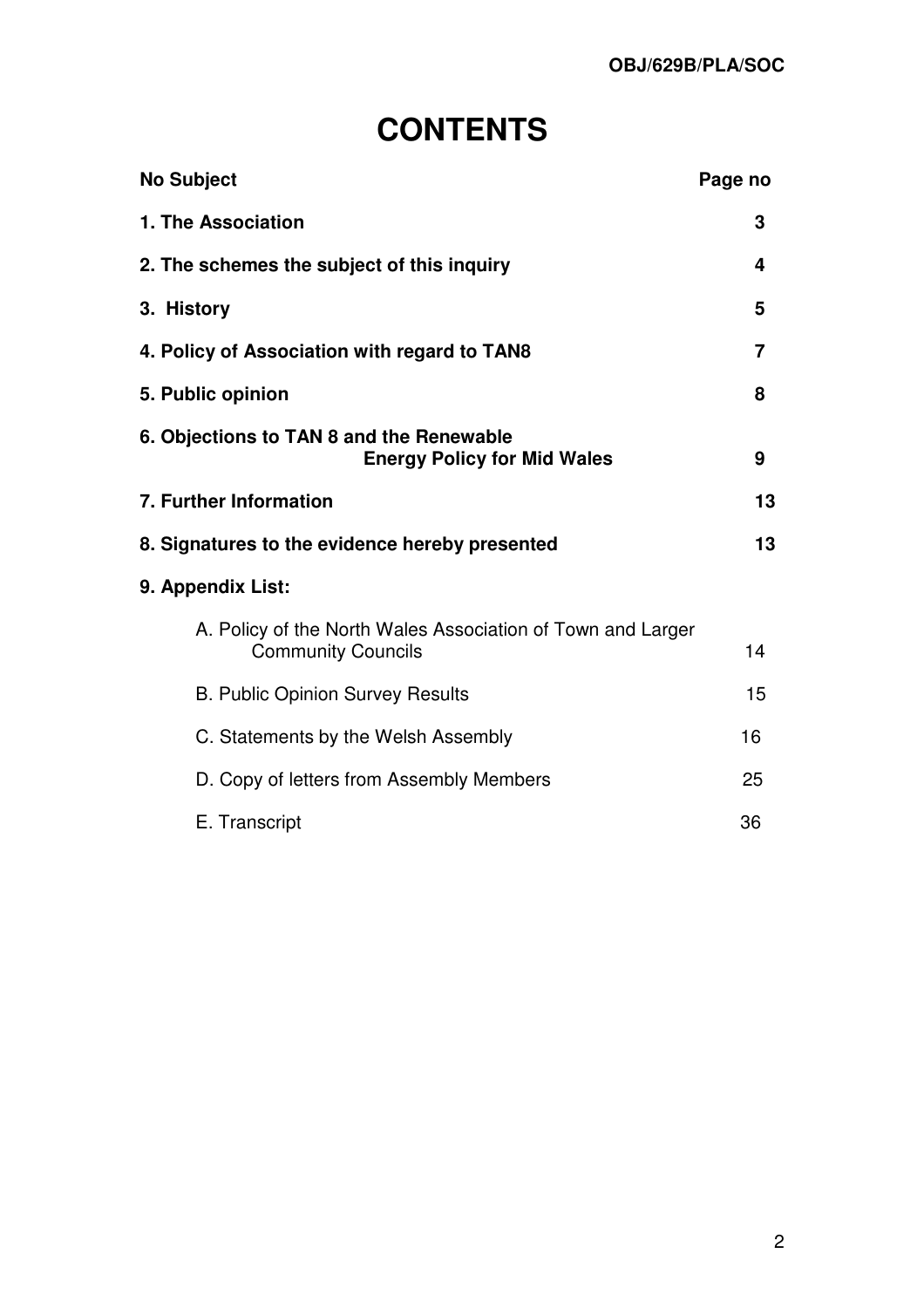# **1.00. The Association**

- 1.01 The North and Mid Wales Association of Local Councils represents 34 Town and Community Councils from Newtown and Welshpool in the south to Flint, Prestatyn, Rhyl and Bangor in the north.
- 1.02 The Association has discussed in much detail the Welsh Assembly renewable energy policy and TAN8 as it relates to Mid Wales and the current public inquiry starting in June 2013.
- 1.03 The views expressed in this paper are those of the Association collectively.
- 1.04 The Association at its Annual Conference in 2012 discussed in detail the Wind Farm proposals and their effects. It was following that Conference that the Policy of the Association was formed in outline.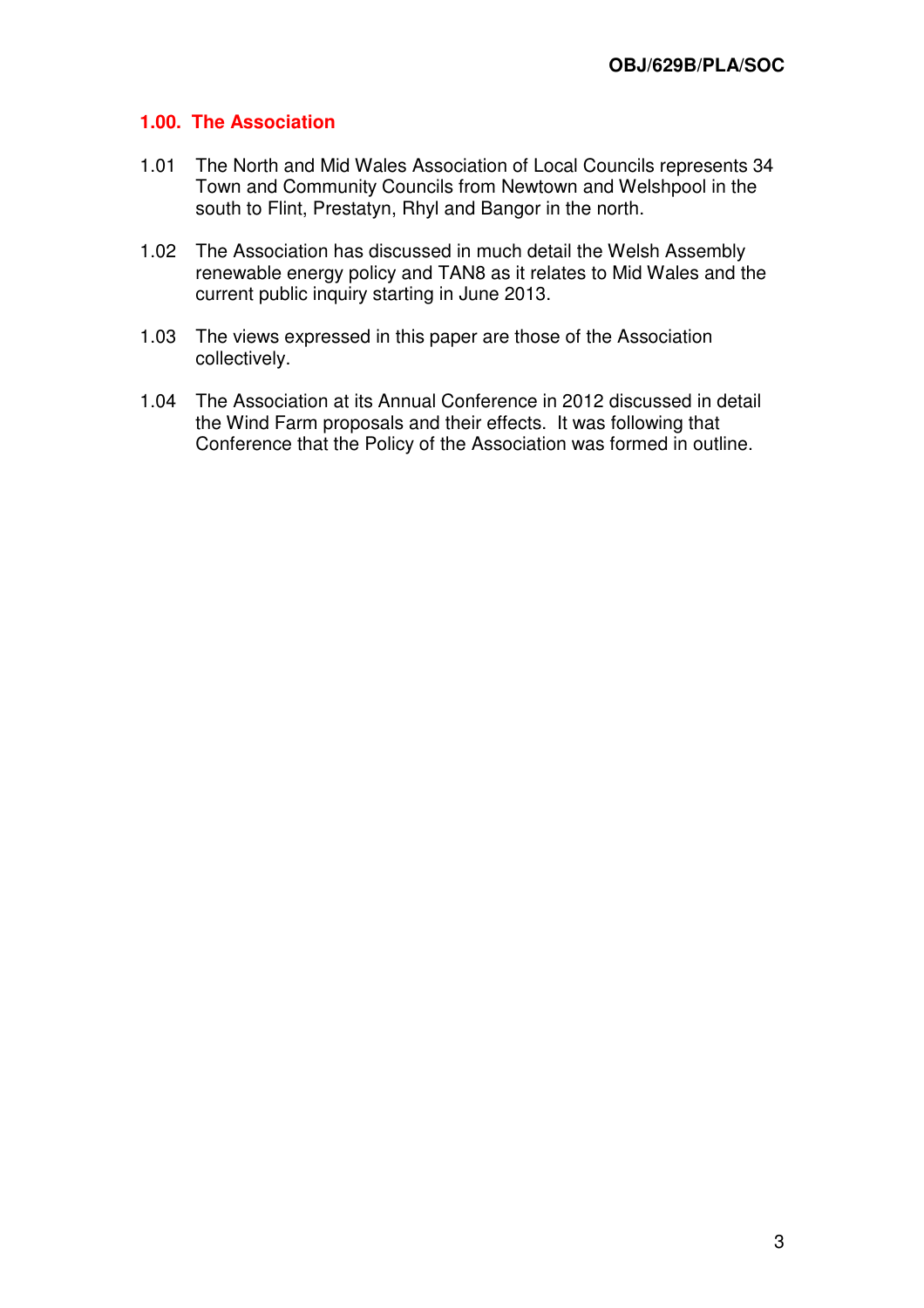# **2.0 The schemes the subject of this Inquiry**

ELECTRICITY ACT 1989 (SECTIONS 36, 37, 62(3) & SCHEDULE 8): TOWN AND COUNTRY PLANNING ACT 1990 (SECTION 90): APPLICATION BY VATTENFALL DATED 30 NOVEMBER 2007 FOR CONSENT TO CONSTRUCT AND OPERATE A 59.5MW WIND TURBINE GENERATING STATION IN POWYS, MID-WALES ("LLANBADARN FYNYDD")

APPLICATION BY FFERM WYNT LLAITHDDU CYF DATED 7 MAY 2008 FOR CONSENT TO CONSTRUCT AND OPERATE A 66.7MW WIND TURBINE GENERATING STATION IN POWYS, MID-WALES ("LLAITHDDU")

APPLICATION BY CELTPOWER LIMITED DATED 9 MAY 2008 FOR CONSENT TO CONSTRUCT AND OPERATE A 126MW WIND TURBINE GENERATING STATION IN POWYS, MID-WALES ("LLANDINAM")

APPLICATION BY RES UK & IRELAND LIMITED DATED 27 MARCH 2009 FOR CONSENT TO CONSTRUCT AND OPERATE A 100 MW WIND TURBINE GENERATING STATION IN POWYS, MID-WALES ("LLANBRYNMAIR")

APPLICATION BY RWE NPOWER RENEWABLES LIMITED DATED 11 DECEMBER 2008 FOR CONSENT TO CONSTRUCT AND OPERATE A 130-250MW WIND TURBINE GENERATING STATION IN POWYS, MID-WALES ("CARNEDD WEN")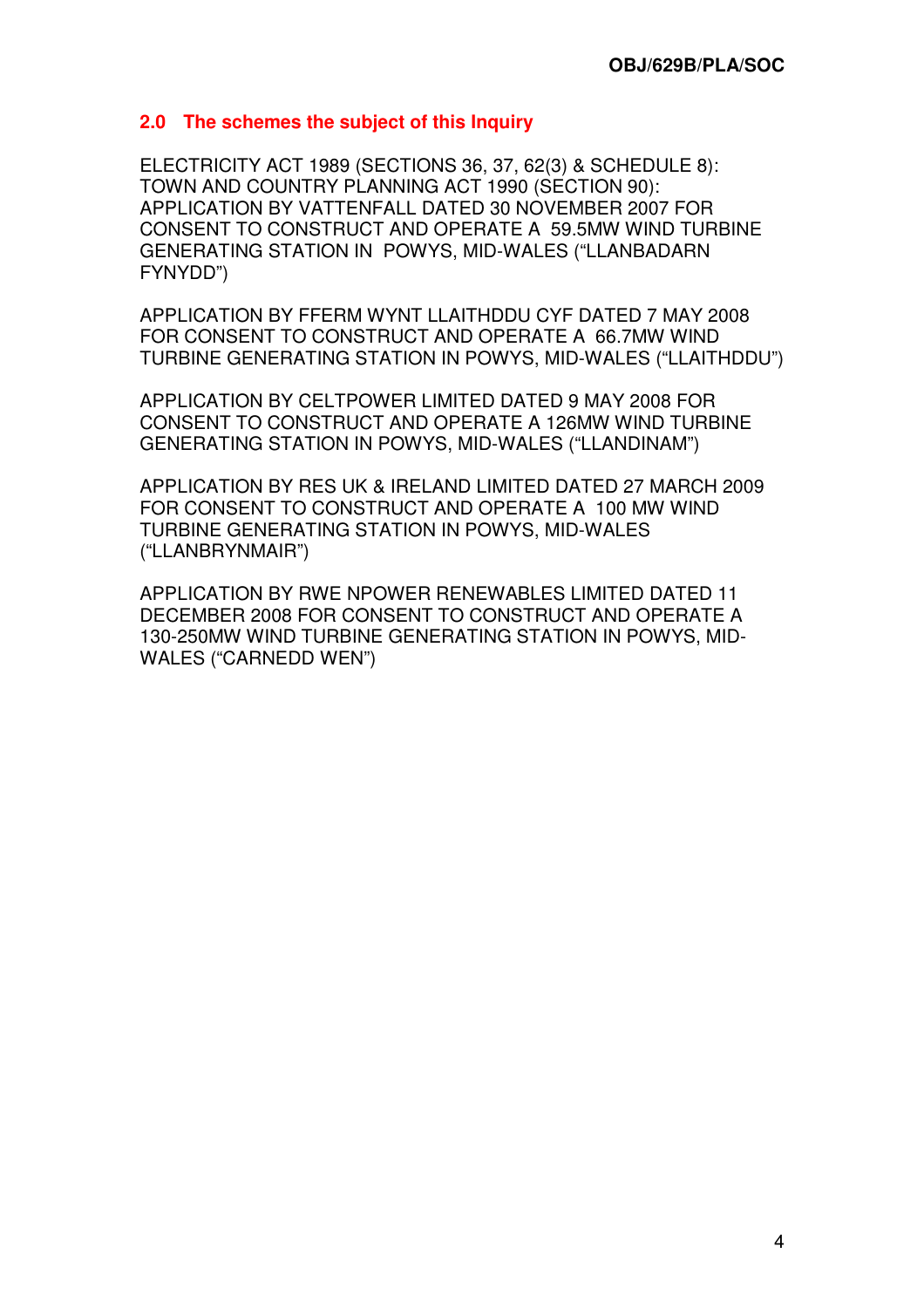# **3.00 History**

- 3.01 The Association has considered the evidence of the Montgomeryshire Local Council Forum and agrees with the history set out below.
- 3.02 TAN8 was adopted in 2005 and at that time very few Assembly Members understood what was destined for Mid Wales with regard to the scale and infrastructure.
- 3.03 In November 2006 Welshpool Town Council made the public of their town aware of the possible effects including the transport and transmission line.
- 3.04 In March 2007 Welshpool Town Council held a public meeting and at this meeting the effects of the wind farm developments in total was presented. Pictures of the size of turbines, size of lorries and size of pylons were put forward. Many thought that this Council was scaremongering and did not believe what was proposed.
- 3.05 There have been many public meetings and demonstrations held over the last 3 years, a much larger level of concern being shown than in many other cases over the whole of the UK.
- 3.06 Since 2008 the public have became more aware of the proposals and in last 18 months many protest groups have emerged to alert people of the magnitude of the proposals being put forward.
- 3.07 There have been a number of Montgomeryshire surveys carried out at various times from June 2011 to February 2013. The results are available for inspection. In general 80% plus of the residents of the areas surveyed are very concerned about the developments proposed and object to the sheer scale of such proposals with the resultant effects on the area.
- 3.08 The surveys were carried out by Welshpool, Llanfair Caereinion, Llandysilio, Llandrino & Ardleen, Llanfechain, Meifod, Llansantffraid, Berriew, Kinnery and others.
- 3.09 Over the past 3 years the Association has presented petitions against the wind farm development proposals with regard to all aspects (including transport and the infrastructure) to both the Welsh Assembly and to Westminster. The Association has also presented its case to a Committee at the Welsh Assembly and it was clear at that meeting that Assembly Members were not award of the effects to TAN8 when it was approved.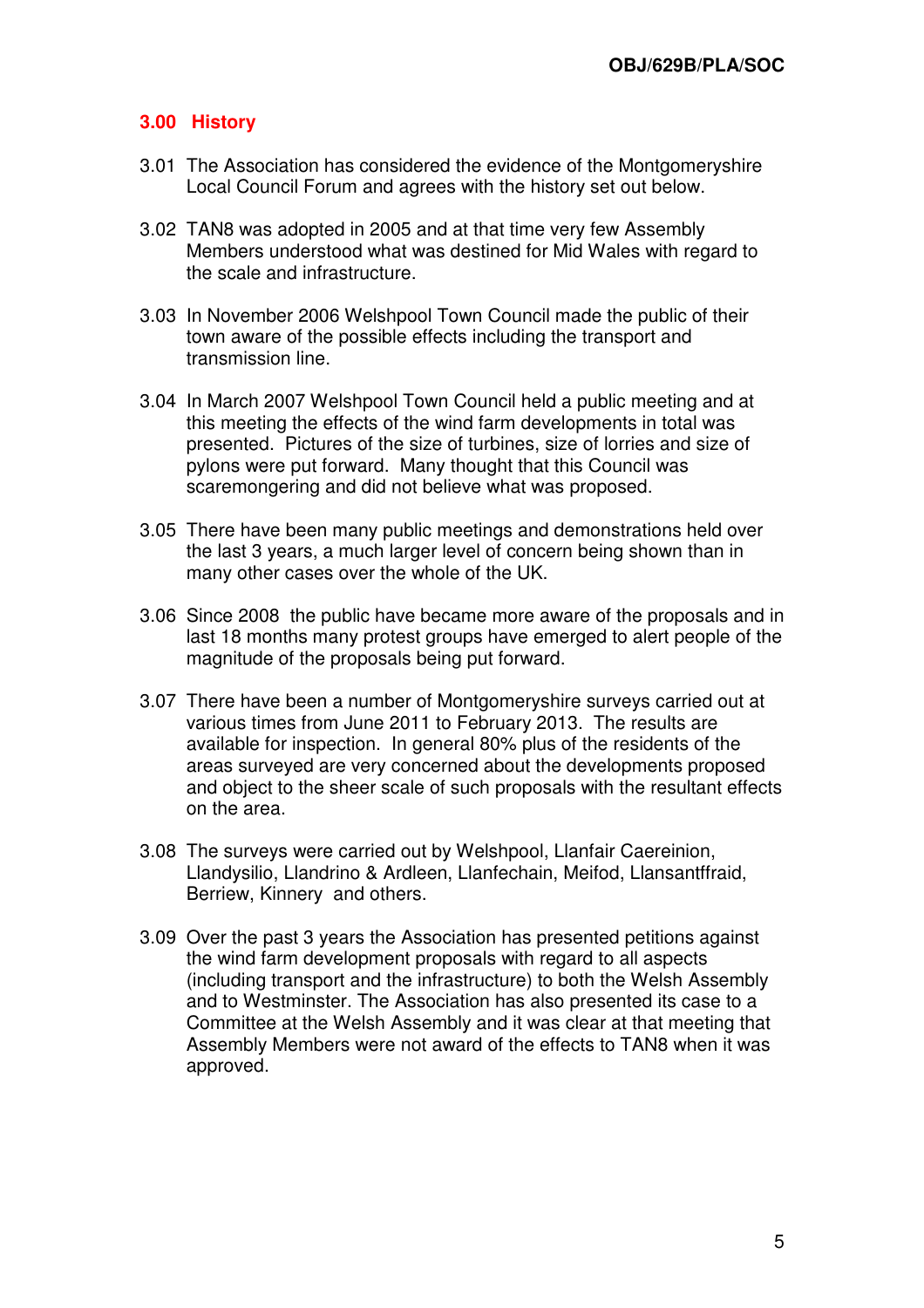3.10 The Association was joined with the Montgomeryshire Forum for a trip to meet with a select Committee in Parliament. The Committee was chaired by Tim Yeo MP. The forum was asked by Tim Yeo MP (chair) of the select committee a question: If the proposals were substantially reduced would your communities find it acceptable.' The response was: 'There is a chance, if the wind farms are reduced in number so that there is no need for a hub, the pylon line is reduced to 132kv with the reduction in transport then we would go back and ask the electorate.' This was never taken forward and no offer of a reduced overall proposal has every come forward for consideration. See transcript at appendix E.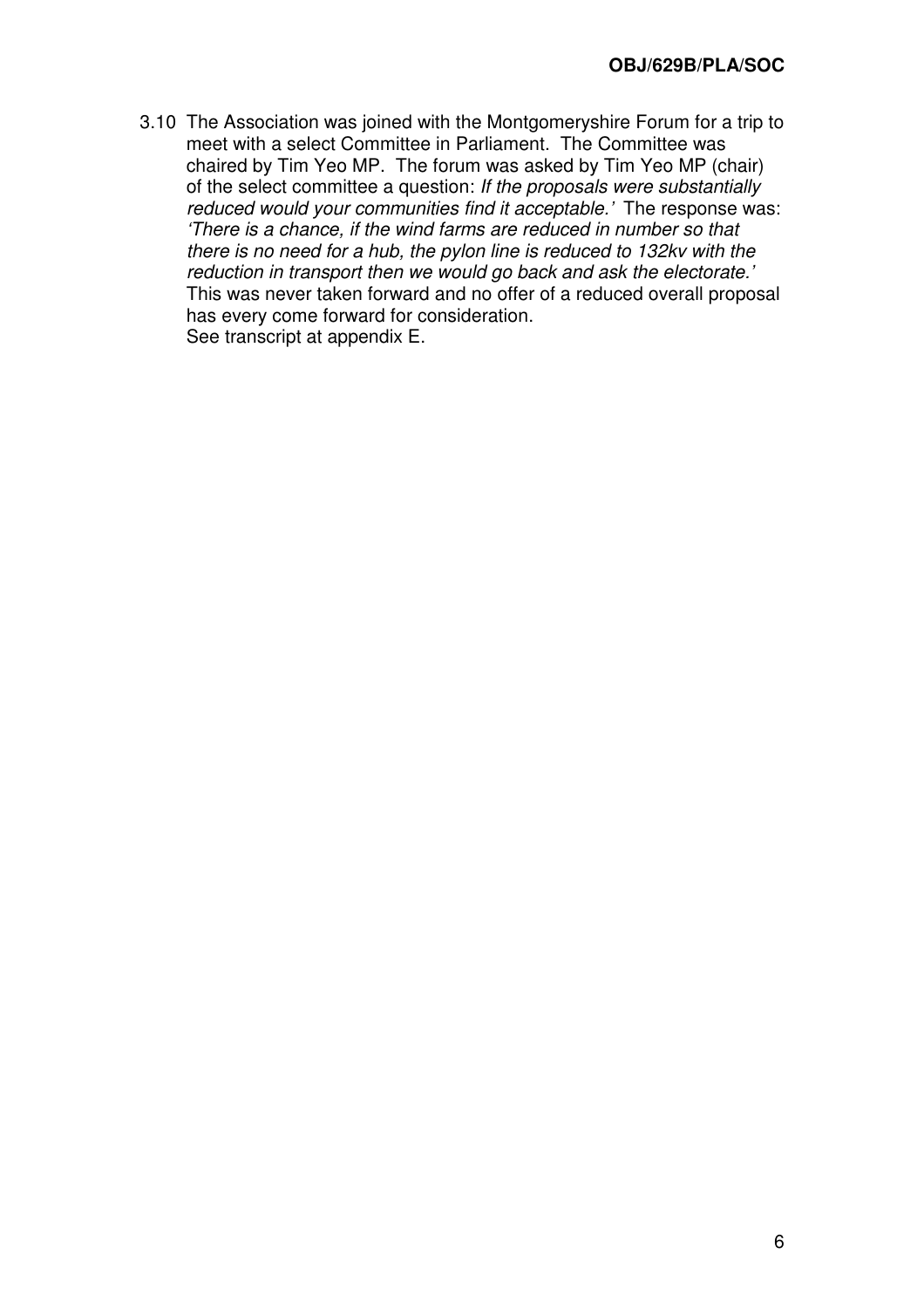### **4.0 Policy of the North Wales Association of Town and Larger Community Councils**

1. The Policy of the Association was agreed and adopted at their meeting held on 19<sup>th</sup> April 2013 and is set out at appendix A.

Among the reasons for such objection are:

- a) The lack of proper consultation with Town and Community Councils at each stage of such an important project is unacceptable.
- b) A consultation is not considered to be a consultation when all that is offered is plans with a question and answer session.
- c) Effects on the environment and in particular transportation.
- d) Effects on business and in particular tourism.
- e) The level of opposition from residents of Montgomeryshire.
- f) Health risk involved.
- g) Wind Farms are not economic and without subsidies they are unlikely to be built.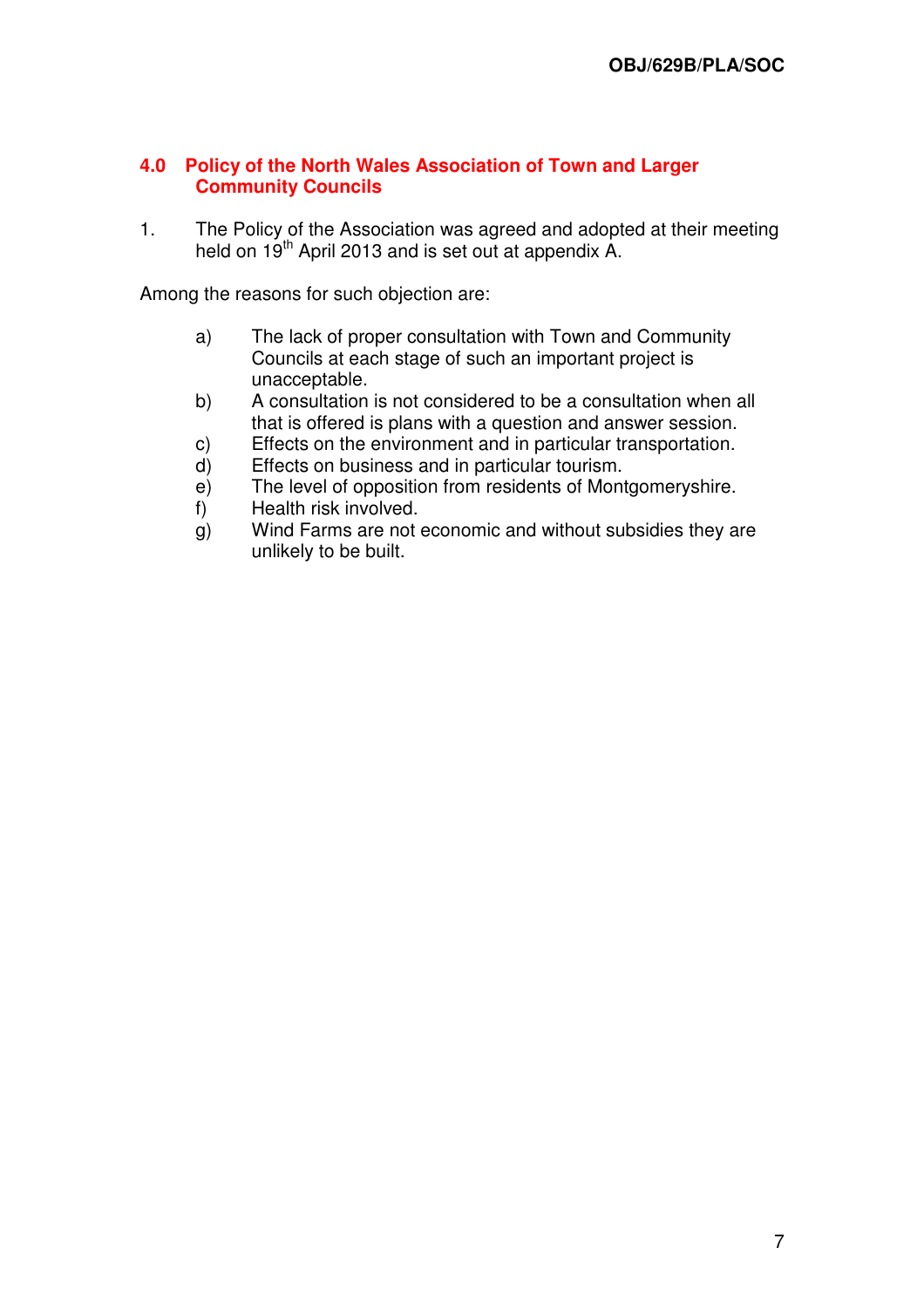# **5.00 Public Opinion**

- 5.01 The Association is aware of the large level of concern shown by residents of Mid Wales and recognises the surveys carried out by many Town and Community Councils.
- 5.02 The Association also notes that the results of these extensive surveys which show:

#### **Wind Farms**

89.2% were against wind farm development.

#### **Pylon Line**

81.05% were concerned about the Pylon Line proposed

### **Electricity Hub**

84.5% were concerned about the Hub to support the schemes.

### **Transport**

79% were concerned about the effects of the transport needed.

5.03 A schedule of these survey results are set out at appendix B.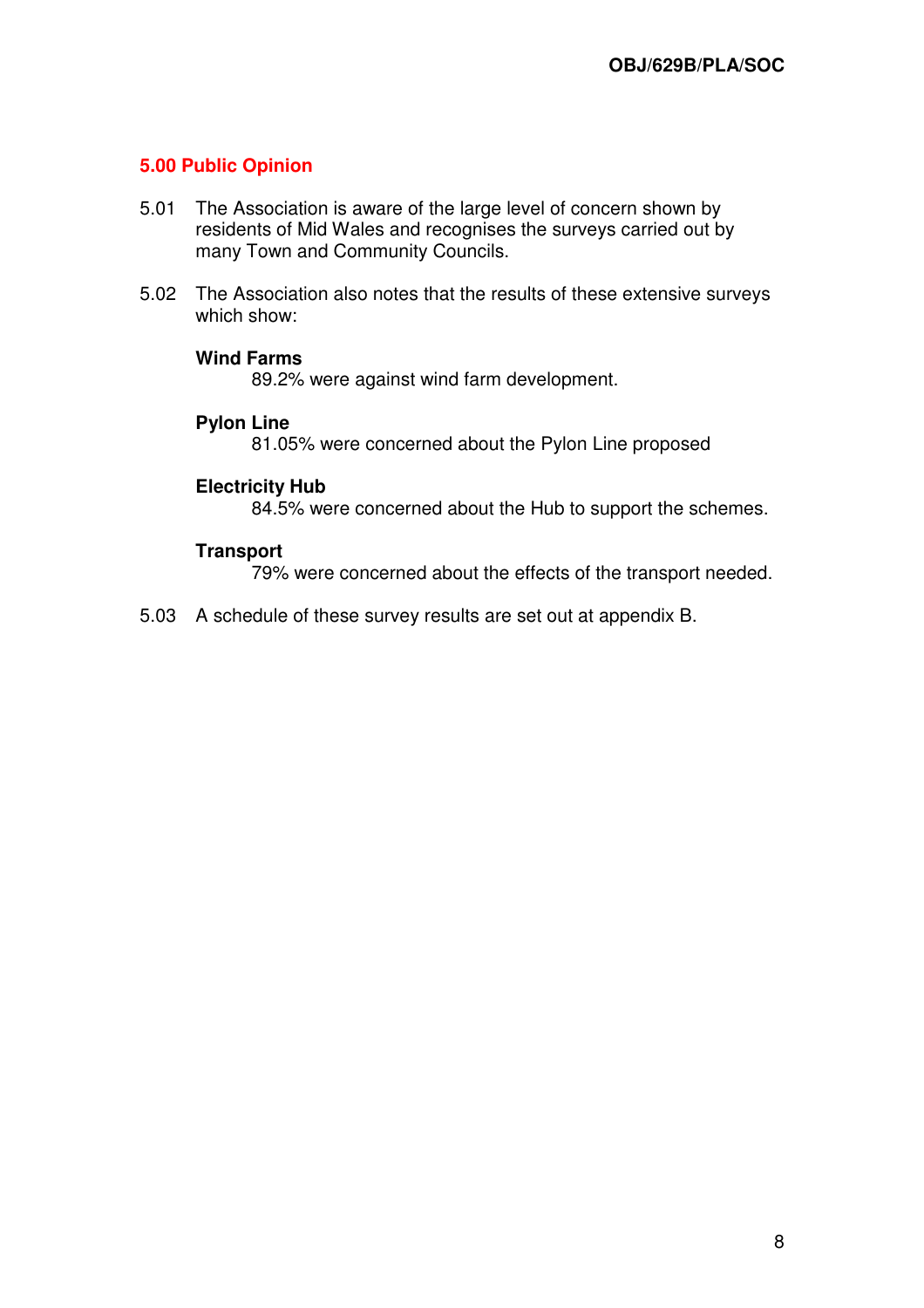### **6.00 Objections to TAN 8 and the Renewable Energy Policy for Mid Wales**

# **6.01 General position of the Association**

The Association is against wind farms and does not accept that they are viable taking into account the need for the extensive infrastructure to support them.

The Association is also of the view that the scale proposed with the extensive infrastructure and transport needs of such developments was not in the minds of the Welsh Assembly as the eventual outcome.

The Association holds the general position that the proposals contained within TAN8 are out of scale and the damage caused by such proposals is not in balance with the need to provide renewable energy against the environment in which it is to be located.

### **6.02 Assembly Letters**

It is clear from statements made by the Ministers at the Welsh Assembly that the Assembly did not fully understand what it was approving when TAN8 was introduced.

**6.02.1** This is evidenced by the statement of the First Minister in the press that the Welsh Assembly would not support larger pylon lines in Mid Wales. However the Welshpool Assembly has shown that it will only commit to responding to the connections from the wind farms to the proposed substation where they are seeking that the transmission line should be on wooden poles or underground in writing. This appears to mean that the Welsh Assembly will not support the communities with regard to the 400kv line. Please see evidence of this at appendix C.

**6.02.2** The following are extracts from the papers at appendix C & D which relate to the Welsh Assembly position on TAN8 developments:

# **Statement by Welsh Government – 17th June 2011**

- a) 'The indicative capacities set out in TAN8 in 2005 reflected a considered view of the potential impact of grid and transport connections. However, in a number of SSA's, developer interest has now greatly exceeded those indicative figures. The Welsh Government believes this level of development is unacceptable in view of the wider impacts of the area.'
- b) In our (Welsh Government) view the TAN8 capacities should be regarded as upper limits and we call upon the UK Government to respect this position when then finalise the renewable energy statement and not to allow proliferation when they take individual decisions in Wales.
- c) It is this capacity which has lead to proposals for a major new overhead grid structure. We (Welsh Government) contend that the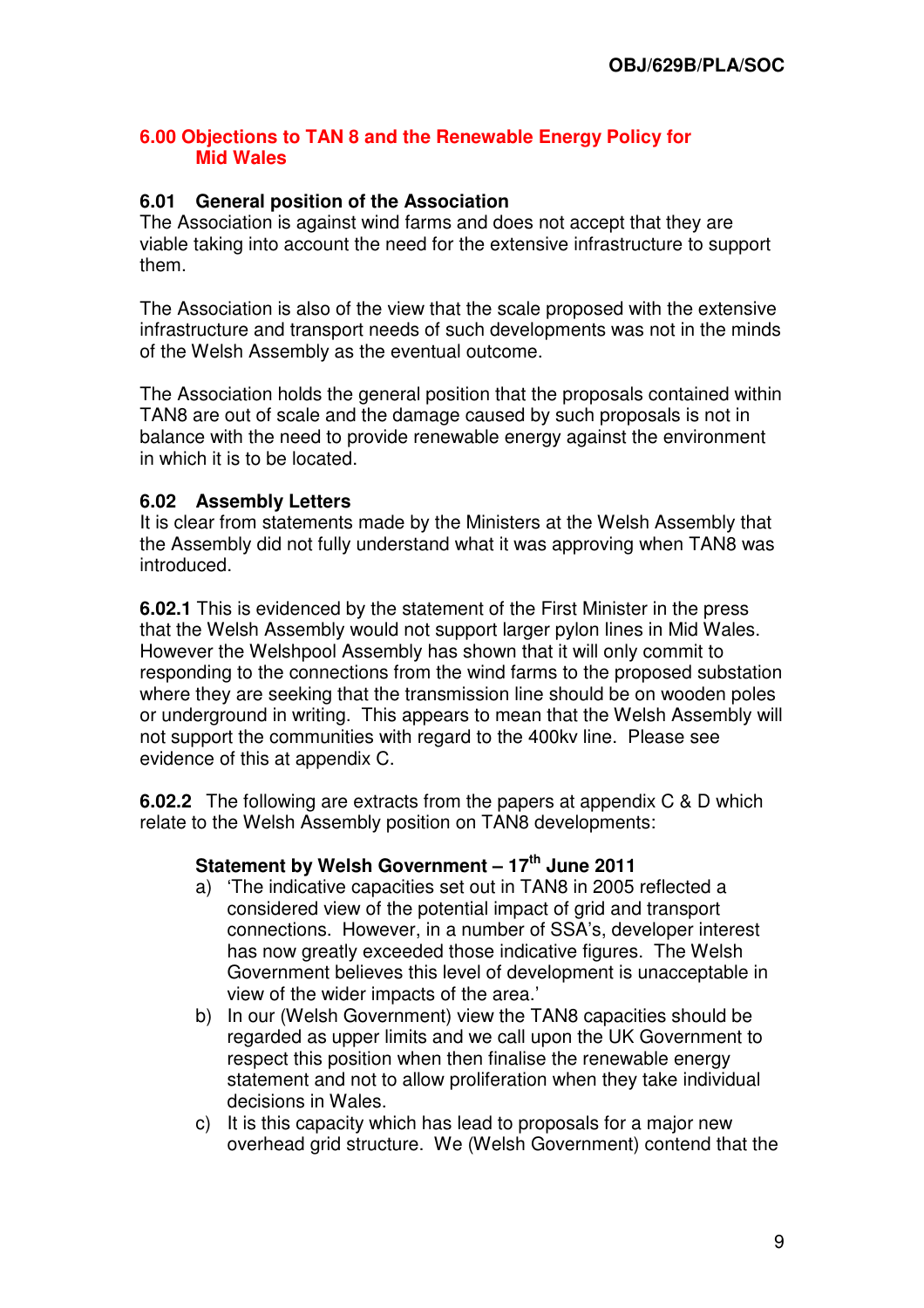level of capacity with the SSA's which we set in 2005 would negate the need for the large intrusive pylons which are causing concern.

d) My Government would not support the construction of large pylons in Mid Wales and my Ministers are pressing the case with National Grid Transmission and with Ofgem.

# **Letter from Welsh Government – July 2011**

- e) We (Welsh Government) also need to ensure that windfarm development within the SSA's is proportionate and balanced with other development needs in these areas. Our approach is to limit the development of large scale wind farms to the areas of Wales which were independently and empirically assessed to be most suitable. These are the 7 SSA's in TAN8. Further, wind farm development should not reach such a scale that it would necessitate other developments that would run counter to the policy positions set out in TAN8, for example the transmission network re-inforcement.
- f) TAN8 set out the government's view that connections form individual turbines to a sub station is via 'underground cables'. TAN8 details any connection from a substation to the nearest point of the distribution network should be achieved by a standard 3 wire system on wooden poles or by underground lines.
- g) Provided development is limited to the maximum capacities (set out above), we do not believe there is any need for a large, visually intrusive, high voltage grid network infrastructure and associated sub station of the kind proposed in Mid Wales.

The above shows that one of two situations now exist which are:

- Either: The Welsh Assembly did not understand what is was approving in 2005 with TAN8.
- Or: The proposals are an overdevelopment of Mid Wales and such development should be reduced to meet the Welsh Governments view on what they consider is acceptable infrastructure.

### **6.03 Unknown details and limit of transmission lines**

The transmission line is causing a lot of concern. National Grid have already confirmed that some of the line will be underground and some above ground. However the amount of each element is unknown and is not confirmed. Neither is the actual route of the line, only a corridor of a preferred route.

The Welsh Assembly (as evidenced by the papers at appendix C and D) shows that they do not envisage development to be at a level which requires a larger 400kv pylon line. The developments proposed (according to National Grid proposals) appear to be in excess of the levels proposed in TAN8.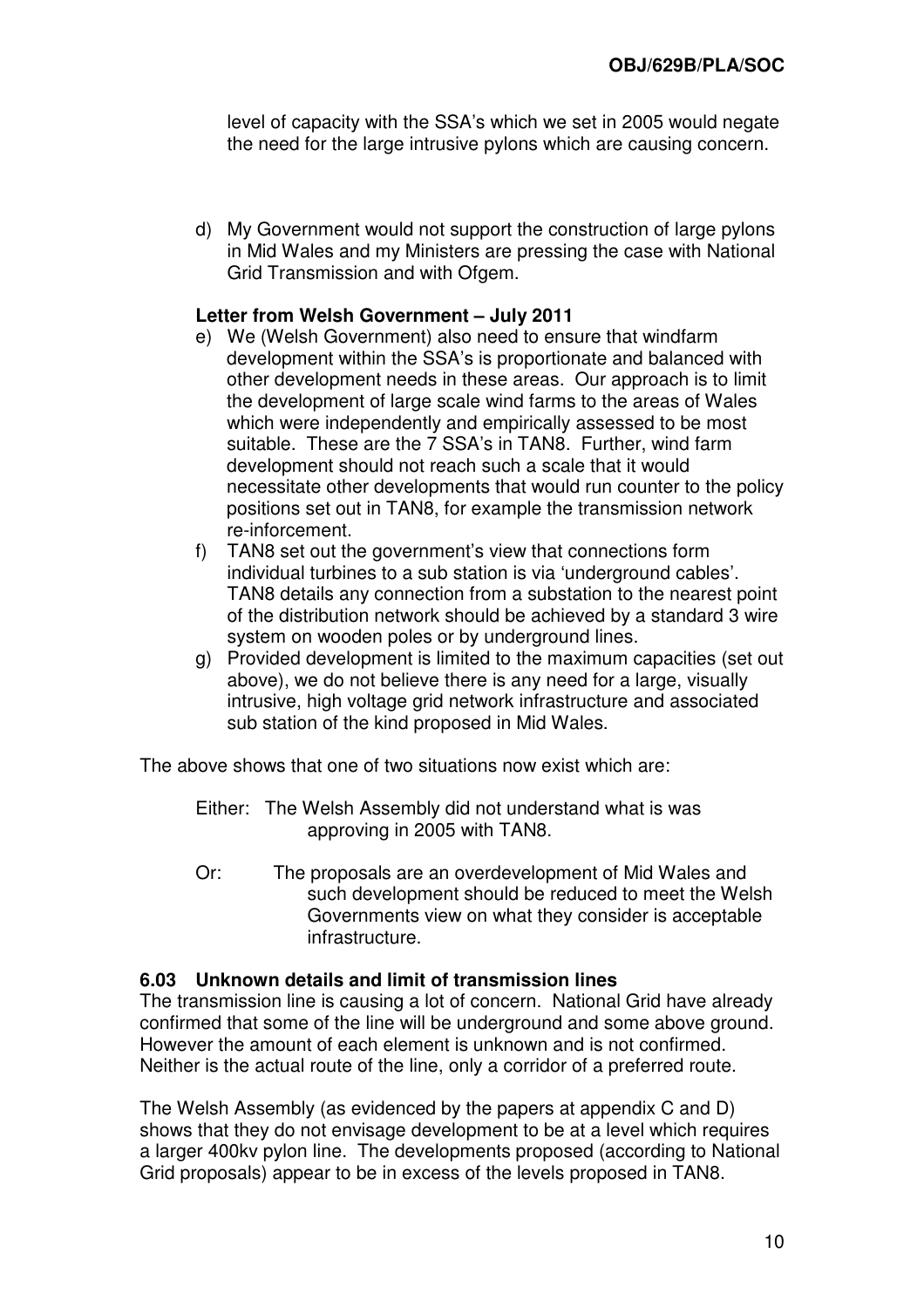It can be noted that the Hinkley connection has 8km underground along a line of 50 km.

It can also be noted that the Bramford & Twinstead connection has also 8km underground along a line of 35 km.

On this basis if we apply the same percentages to the Mid Wales connection we have real reasons to be very concerned.

### **6.04 Fragmented decision making**

The decision making process for the whole renewable energy programme for Mid Wales is flawed with no one authority taking control of decision making.

The public find they unable to contact a single authority but having to speak to Parliament, Welsh Assembly and the County Council on different aspects of the overall proposals.

This leads to a lack of joined up thinking which is not of benefit to the communities involved.

To consider the Mid Wales Wind Farms properly and with transparency all the sites and infrastructure needs to be considered as a whole scheme and together.

This lack of joined up thinking leaves the Communities unable to ensure that the area is not destroyed to meet the requirements of TAN8.

#### **6.05 Premature development**

The Association is strongly of the opinion that in policy terms these developments are premature. This is evidenced by the unknown elements of the infrastructure that must surely be known before any decision can be reached. Without such details the full effects of the developments can not be appreciated.

#### **6.06 Out of Scale – upper limit in TAN8**

The Association notes that within the TAN8 document it refers to the level of wind farm development being an 'upper limit'.

The Association feels that the current level of wind farm developments proposed is out of scale and is too dominant for such an area as Mid Wales.

To that end the Association would urge that consideration be given to a delay in any consideration of further applications until:

- a) The full effects of the transmission line are known.
- b) The overall scale is re-assessed and a lesser scheme detailed within a revised TAN8 document.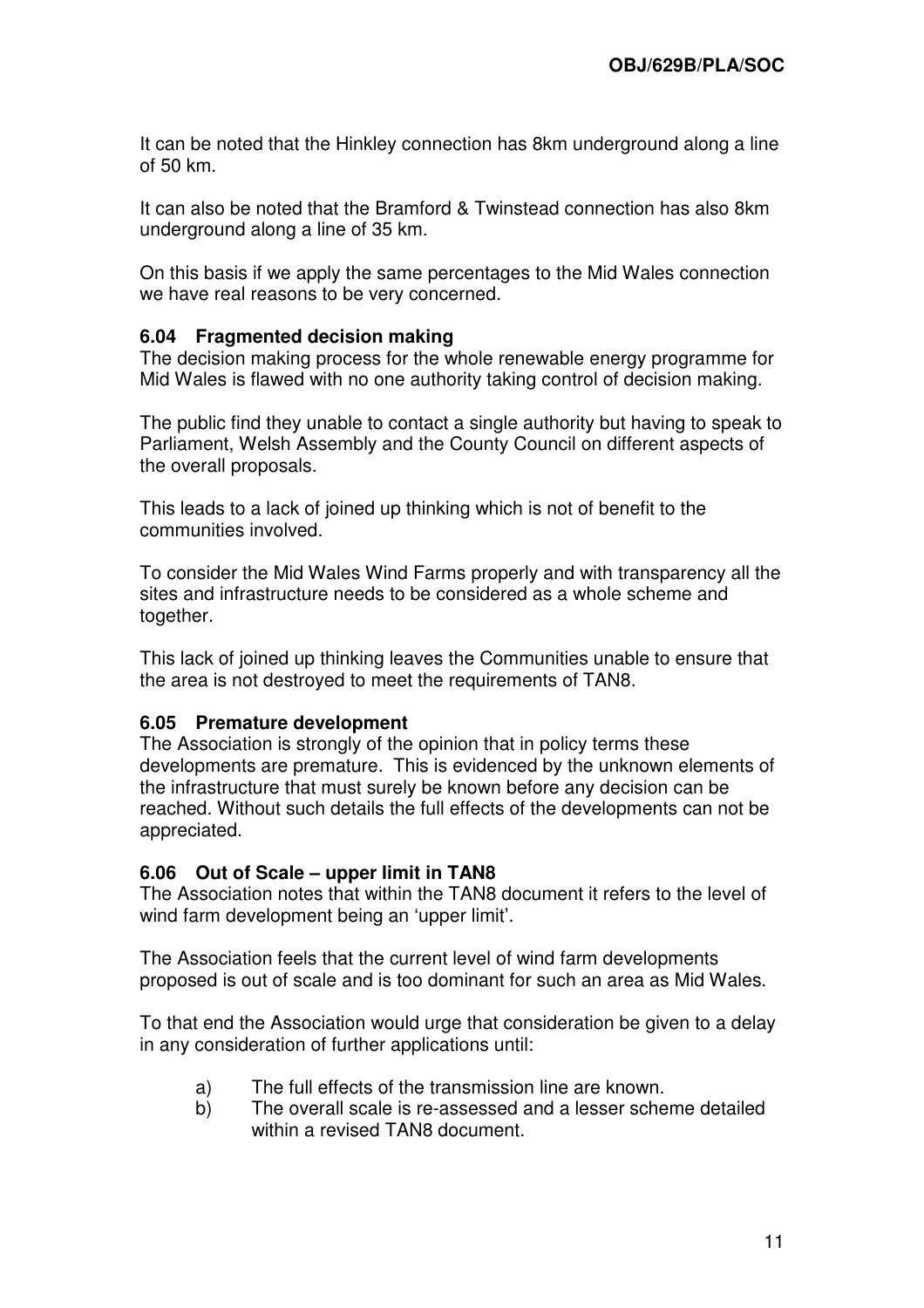# **6.07 Review of TAN8**

The North Wales Association of Town and Larger Community Councils asked Assembly Members for support in a review of TAN8 and copies of their responses are shown at appendix D.

It is a long time since TAN8 was introduced and in view of the Assembly Ministers comments with regard to the transmission line a review should be carried out before any further developments for wind farms are taken forward.

Even with the information that is available now it is clear that the policies noted in 6.02.2 above are being ignored. On this basis the Policy is flawed or not being followed and fully taken into account

### **6.08 Reasons for objection to TAN8**

The reasons that the developments proposed are wrong in Policy terms are:

- a) The Level of public concern is far in excess of what would be envisaged since the TAN8 document was approved. Given that 'localism' is becoming more important this can not be ignored.
- b) The Assembly comments made with regard to the transmission line give clear evidence that they did not know the extent of the effects of TAN8 when it was approved.
- c) The public and residents of Mid Wales were not properly informed or consulted over such a major issue (TAN8) and therefore a proper consultation could not have taken place. This is not an acceptable way of imposing such large scale development on any community.
- d) Town and Community Councils do not feel that they have been consulted, at liaison meetings they have been 'talked at' or 'given information'.
- e) The overall effects of the proposed TAN8 policy are out of scale with the area and the benefits of the overall proposals against the affect on the environment, economy and tourism is out of balance and unacceptable.
- f) The TAN8 policy is now out of date and needs to be reviewed, as supported by many senior polititians.